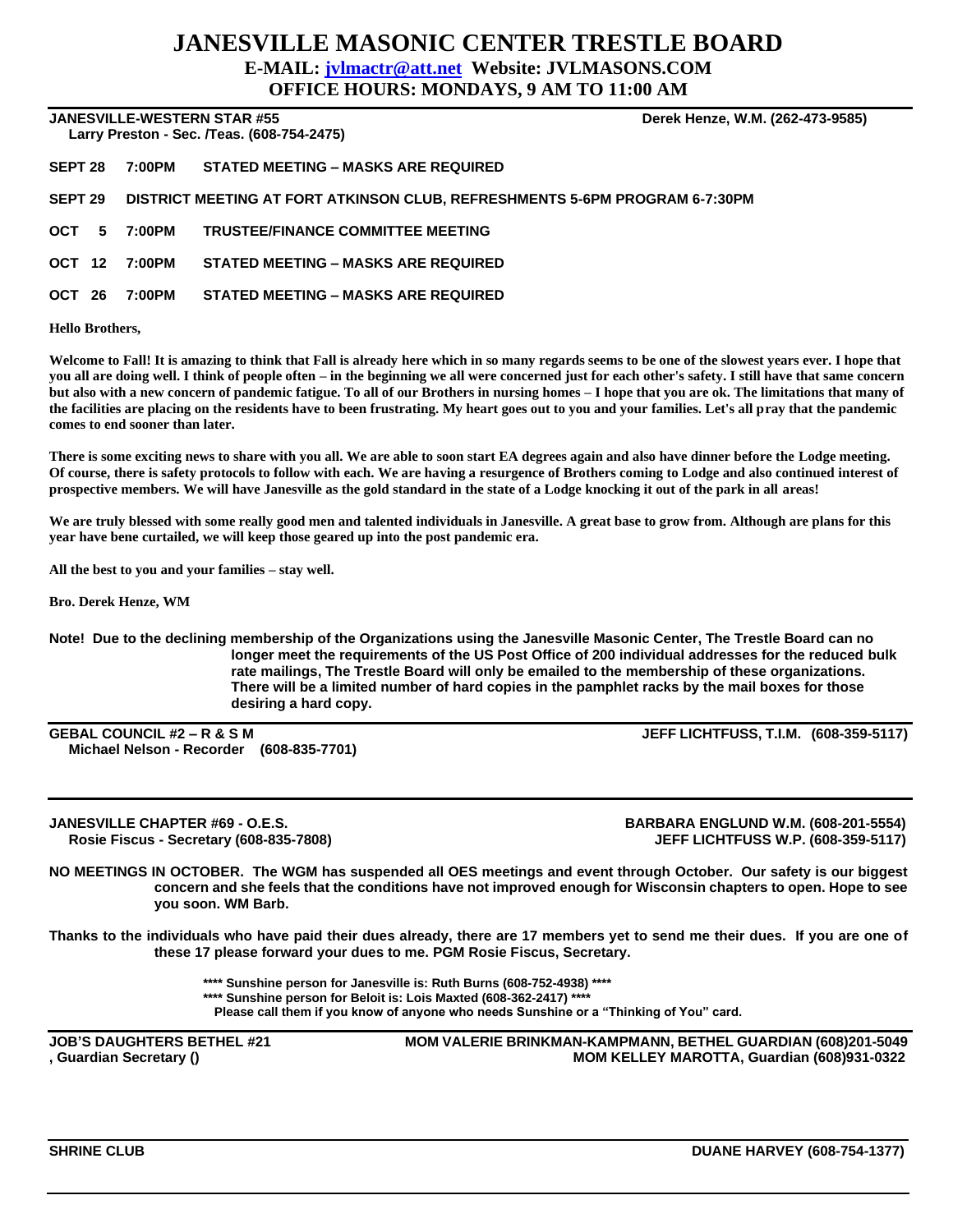

## **JANESVILLE'S TRESTLE-BOARD DESIGNS**

**E-mail: [jvlmactr@ATT.NET](mailto:jvlmactr@ATT.NET)**



**Website: jvlmasons.com**

| <b>INCREAD IN BRITIS'S AND IN</b> |  |
|-----------------------------------|--|
| <b>OCTOBER 2020</b>               |  |
|                                   |  |

| <b>SUNDAY</b>                                                                                    | <b>MONDAY</b>                                                                                                                             | <b>TUESDAY</b>                                                     | <b>WEDNESDAY</b>                       | <b>THURSDAY</b> | <b>FRIDAY</b>  | <b>SATURDAY</b> |
|--------------------------------------------------------------------------------------------------|-------------------------------------------------------------------------------------------------------------------------------------------|--------------------------------------------------------------------|----------------------------------------|-----------------|----------------|-----------------|
|                                                                                                  |                                                                                                                                           |                                                                    |                                        | $\mathbf{1}$    | $\overline{2}$ | 3               |
| $\overline{4}$<br><b>JOB'S</b><br><b>DAUGHTERS</b><br><b>MEETING</b><br><b>VIRTUAL</b><br>5:00PM | 5<br><b>JANESVILLE-</b><br><b>WESTERN STAR</b><br><b>TRUSTEES &amp;</b><br><b>FINANCE</b><br><b>COMMITTEE</b><br>7:00PM<br><b>MEETING</b> | 6                                                                  | $\overline{7}$                         | 8               | 9              | 10              |
| 11                                                                                               | 12<br><b>JANESVILLE-</b><br><b>WESTERN STAR</b><br>#55<br>7:00PM<br><b>MEETING</b>                                                        | 13<br><b>AMERICAN</b><br><b>LEGION</b><br><b>MEETING</b><br>6:00PM | 14<br><b>OES</b><br><b>NO MEETINGS</b> | 15              | 16             | 17              |
| 18<br><b>JOB'S</b><br><b>DAUGHTERS</b><br><b>STATED</b><br><b>MEETING</b><br>2:00PM              | 19<br><b>BLOOD DRIVE</b><br>9:30AM-2:30PM<br><b>ZOR SHRINE</b><br><b>CLUB</b><br>7:00PM                                                   | 20                                                                 | 21                                     | 22              | 23             | 24              |
| 25                                                                                               | 26<br><b>JANESVILLE-</b><br><b>WESTERN STAR</b><br>#55<br>7:00PM<br><b>MEETING</b>                                                        | 27                                                                 | 28<br><b>OES</b><br><b>NO MEETINGS</b> | 29              | 30             | 30              |
|                                                                                                  |                                                                                                                                           |                                                                    |                                        |                 |                |                 |

**Mondays: - have coffee and conversation HAS BEEN PUT ON HOLD along with the Saturday Practice and Breakfasts.**

**AMERICAN RED CROSS BLOOD DRIVE: The Trustees are providing our building to the American Red Cross as a courtesy to the community and the American Red Cross. The American Red Cross will be holding a monthly Blood Drive every third Monday of the month from 9:30 am to 2:30 pm. Please help support them. Walk-ins are welcome but appointments are best. Appointments can be made through the jvlmasons.com website and clicking on the Red Cross icon or by going to redcrossblood.org. The next Blood Drives will be OCTOBER 19 AND NOVEMBER 16.**